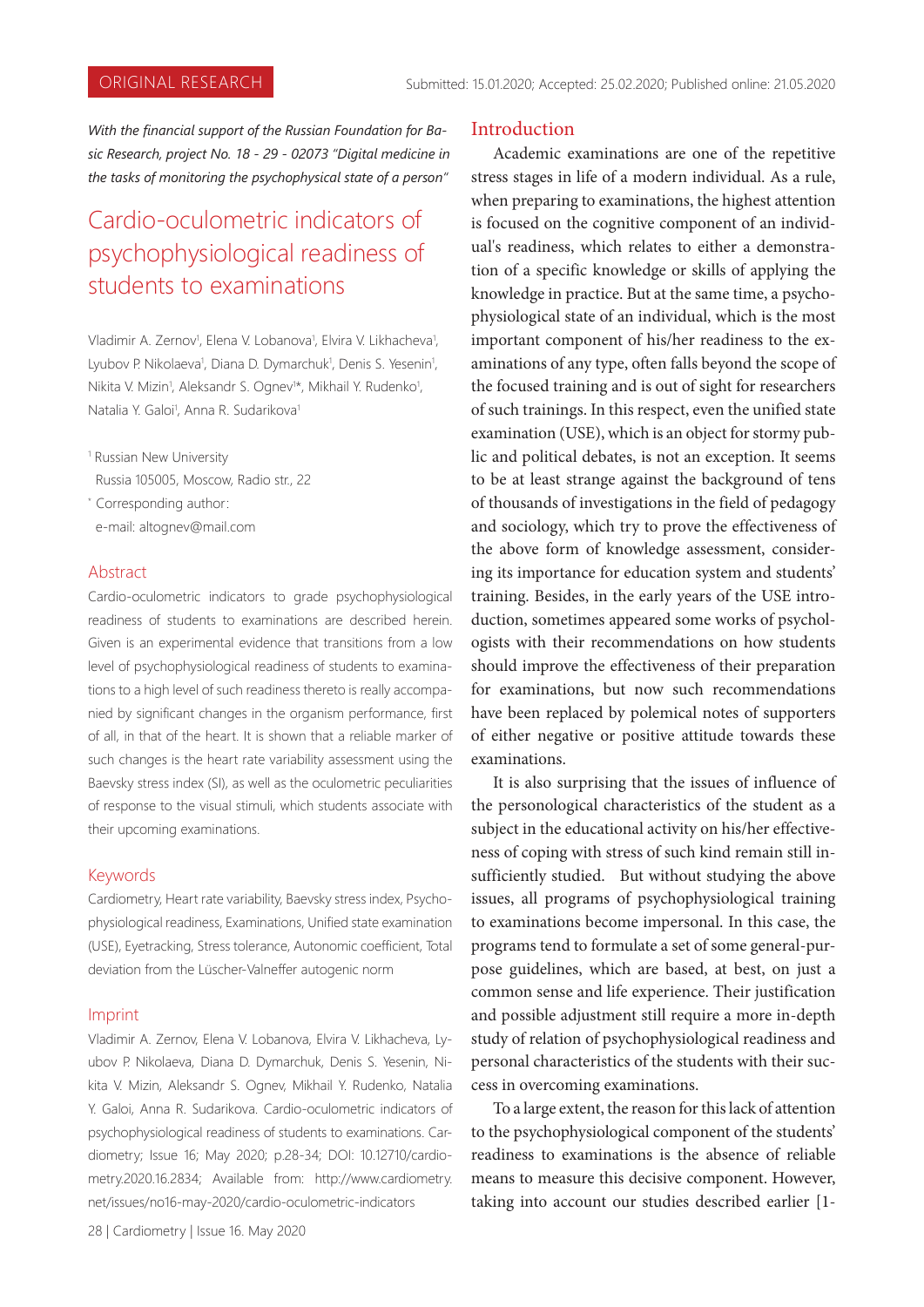12], we may assume that PC-assisted cardiographs of the Cardiocode type and modern portable eyetrackers can serve as the above mentioned measuring instrumentation. Our hypothesis takes into consideration the fact that, as shown in [1-4, 6, 8, 12], Cardiocode makes it possible to identify the nature of the respondents' affective response to certain stimuli using heart rate variability and Baevsky stress index (SI). Eyetrackers can also be successfully employed in evaluating the personal characteristics of respondents [13]. In addition, we demonstrate in [2, 11, 12] that the level and the nature of the respondent's stress reactions to visual stimuli can also be estimated based on oculographic data using the autonomic coefficient by Shiposh (AC) and the total deviation from the autogenic norm (TD) calculated on the basis of the Lüscher color test [15].

# Materials and methods

To test the above hypothesis in the first part of our study, a complete set of subtest visual stimuli prepared as on paper sheets of the A-4 format, contained images as listed below, has been given to respondents:

toothy jaws of an attacking vampire bat;

a pretty image of a giant panda;

a huge spider devouring a wasp;

a rattlesnake preparing to attack;

a funny kitten playing around;

150-point typed word EXAMINATION;

190-point typed word SESSION;

a standard form of answers, which is used during the USE procedure.

During an alternate demonstration of each stimulus to respondent for 15 seconds an ECG has been recorded with the CARDIOCODE device, which allows an automatic calculation of Baevsky stress index (SI) values.

In the second part of the experiment, the above visual stimuli have been presented individually to each respondent on the screen of the GP-3 portable eyetracker. The complete set of the stimuli included the following images in this case:

110-point typed words GOOD MOOD surrounded by eight color squares from the Lüscher test;

150-point typed words EXAMINATIONS surrounded by eight color squares from the Lüscher test;

190-point typed word SESSION surrounded by eight color squares from the Lüscher test;

located in the same places, eight color squares from the Lüscher test without any other images or wording;



Figure 1. Examples of the used in the parallel recording cardiooculometric indicators upon presentation of visual stimuli

a standard form of answers, which is used during the USE procedure.

samples of math examination tasks;

three runners at different distances from the finishing tape with the placed in the upper part of the stimulus wording WHERE ARE YOU?

located in the center of the stimulus, 110-point typed wording I AM A MAN with 90-point typed adjectives SUCCESSFUL, UNSUCCESSFUL, STRONG, WEAK in the corners;

red line with wording NOT TO CROSS THE LINE placed above the line.

located in the center of the stimulus, 110-point typed wording YOU NEED WORK with 90-point typed words WITHOUT MISTAKES, RAPIDLY, EF-FICIENTLY, THOROUGHLY in the corners;

Examples of the mentioned stimuli are presented in Figure 1 herein.

When showing the above stimuli on the eyetracker screen (eyetracker) of the GP-3 type, the cardiograms of the examinees have been recorded using the Cardiocode computer-aided hemodynamic analyzer. Afterwards, using the algorithms embedded in the analyzers software, the Baevsky stress index (SI) values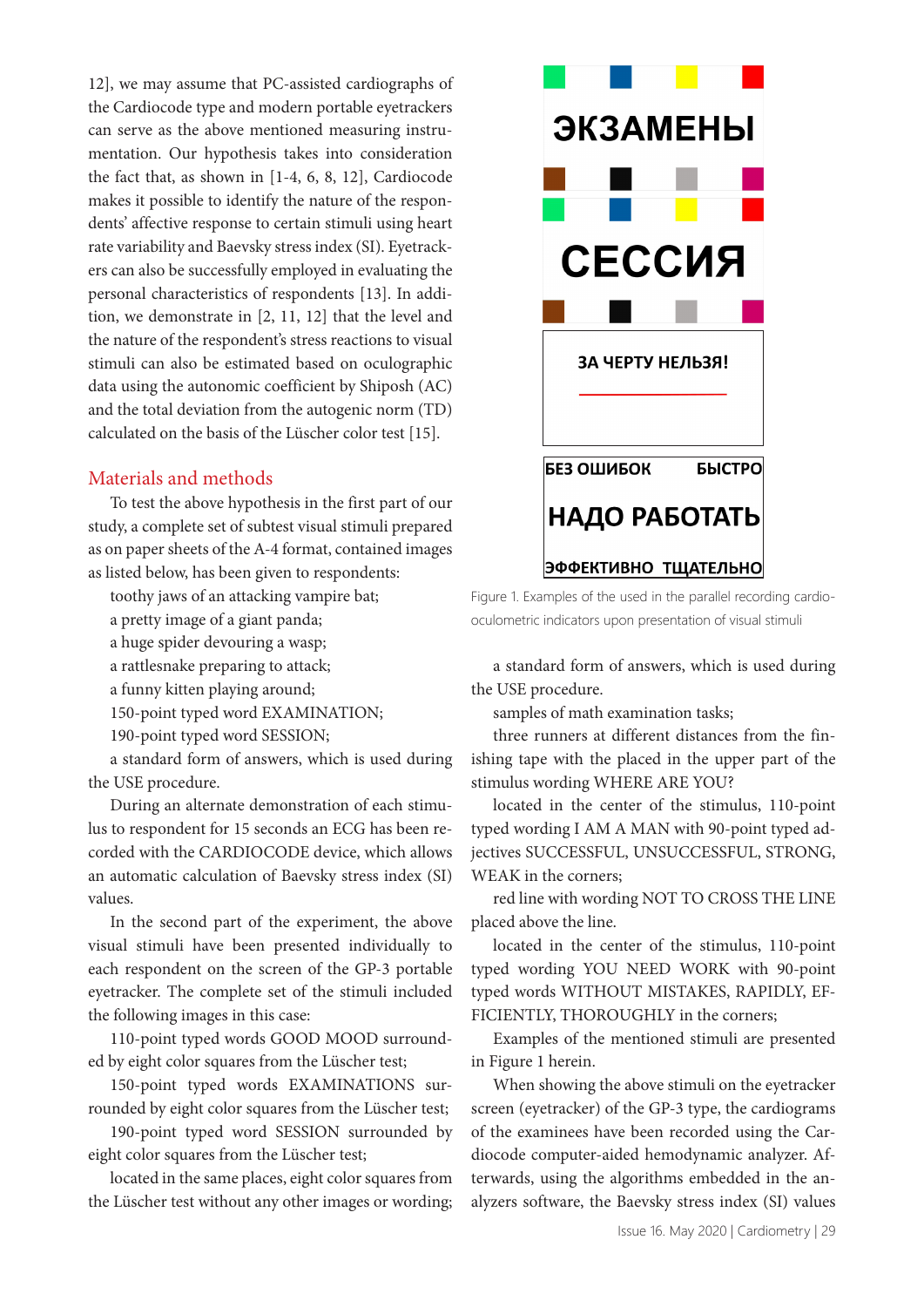have been calculated for each examinee. Illustrations of this stage are shown in Figure 2 further herein.

The following psychological tests have been used as questionnaires in the study:

- Self-efficacy score by R. Schwarzer and M. Jerusalem (translated and adapted by V.G. Romek);

- the Keirsey Temperament Sorter (KTS);

- identification of subjective conditioning or readiness to stress tests;

- the TIPI-RU questionnaire

- self-estimate of susceptibility to stressful factors

(M. Friedman, R.Rosenman);

- an analysis of life style (the Boston Stress Test);

In total, the study has covered 258 participants.

The statistical analysis of the obtained data has been performed using statistical package STADIA 8.0.

## Results and discussion

The average SI values for various visual stimuli are presented in Table 1.

The first column of the present and all the following tables shows the numbers to indicate the visual stimuli as follows:

- 1 toothy jaws of an attacking vampire bat;
- 2 a pretty image of a giant panda;
- 3 a huge spider devouring a wasp;
- 4 a rattlesnake preparing to attack;
- 5 a funny kitten playing around;
- 6 150-point typed word EXAMINATION;
- 7 190-point typed word SESSION;

8 - a standard form of answers, which is used during the USE procedure.

The static significance of differences in mean values was confirmed using the χ criterion (chi-square) that, as noted above, was evaluated using statistical package STADIA 8.0.

The obtained distributions differ from the Gauss-Laplace distribution. Therefore, in order to identify correlation relationships, we applied the Spearman and Kendall coefficients. Since the nature of the identified relationships for each of these coefficients and the factor structure revealed for each of them are similar, in the further analysis the data for the Spearman coefficient only are given because of its greater generality.

Table 2 shows the parameters of the factor structure after using the orthogonal rotation method (Varimax Rotation), with which we sought to minimize the number of variables with high loads on each factor.

Table 1

The main statistical parameters of the SI for various ego-states of respondents

| Number<br>of stimuli | Arithmetic<br>mean | Standard<br>deviation | Median |
|----------------------|--------------------|-----------------------|--------|
|                      | 207,9              | 257                   | 175,5  |
| $\mathcal{P}$        | 519,9              | 371,4                 | 404    |
| 3                    | 386,2              | 284,8                 | 374,5  |
|                      | 308,4              | 358,3                 | 323,5  |
| 5                    | 417.7              | 347.1                 | 400    |
| 6                    | 239,5              | 242,2                 | 189    |
|                      | 212,4              | 138                   | 184    |
| 8                    | 279,1              | 266,8                 | 196    |

Table 2

Factor structure of the correlation relationships after the varimax rotation

| Number of visual stimuli | Number of factor |           |          |  |
|--------------------------|------------------|-----------|----------|--|
|                          |                  | 2         | ς        |  |
|                          | 0,7647           | $-0,2473$ |          |  |
| 2                        |                  |           | 0,8438   |  |
| ੨                        |                  |           | $-0,526$ |  |
|                          | 0,519            | $-0,4196$ |          |  |
|                          |                  |           | 0,2821   |  |
| հ                        | 0,9305           |           |          |  |
|                          | 0,7644           |           |          |  |
|                          |                  | $-0,5418$ |          |  |

Table 3

|                  |  | Factor structure of the correlation relationships after the |  |
|------------------|--|-------------------------------------------------------------|--|
| equimax rotation |  |                                                             |  |

|            | Number of factor |           |           |  |
|------------|------------------|-----------|-----------|--|
| Ego-states |                  | 2         | ξ         |  |
|            |                  | $-0,8557$ |           |  |
| 2          |                  |           | 0,9165    |  |
| ξ          | 0,4447           |           | $-0,7031$ |  |
|            | 0,6404           | $-0.5715$ |           |  |
| 5          |                  |           | 0,5107    |  |
| 6          | 0,8876           |           |           |  |
|            | 0,8342           | $-0,4406$ |           |  |
|            | 0,3703           | $-0,7449$ |           |  |

In addition to the orthogonal rotation method (Varimax Rotation), we have also employed the methods as listed below:

- the quartimax rotation, with which we tried to minimize the number of factors, which are required for a meaningful interpretation of each of the variables involved;

- the equimax rotation (Equimax Rotation), which was used to simultaneously minimize the number of variables with large factor loads and the number of factors to interprete them;

- the oblique rotation (Оblique Rotation), with which we sought to minimize the number of factors without ensuring their full independence (orthogonality).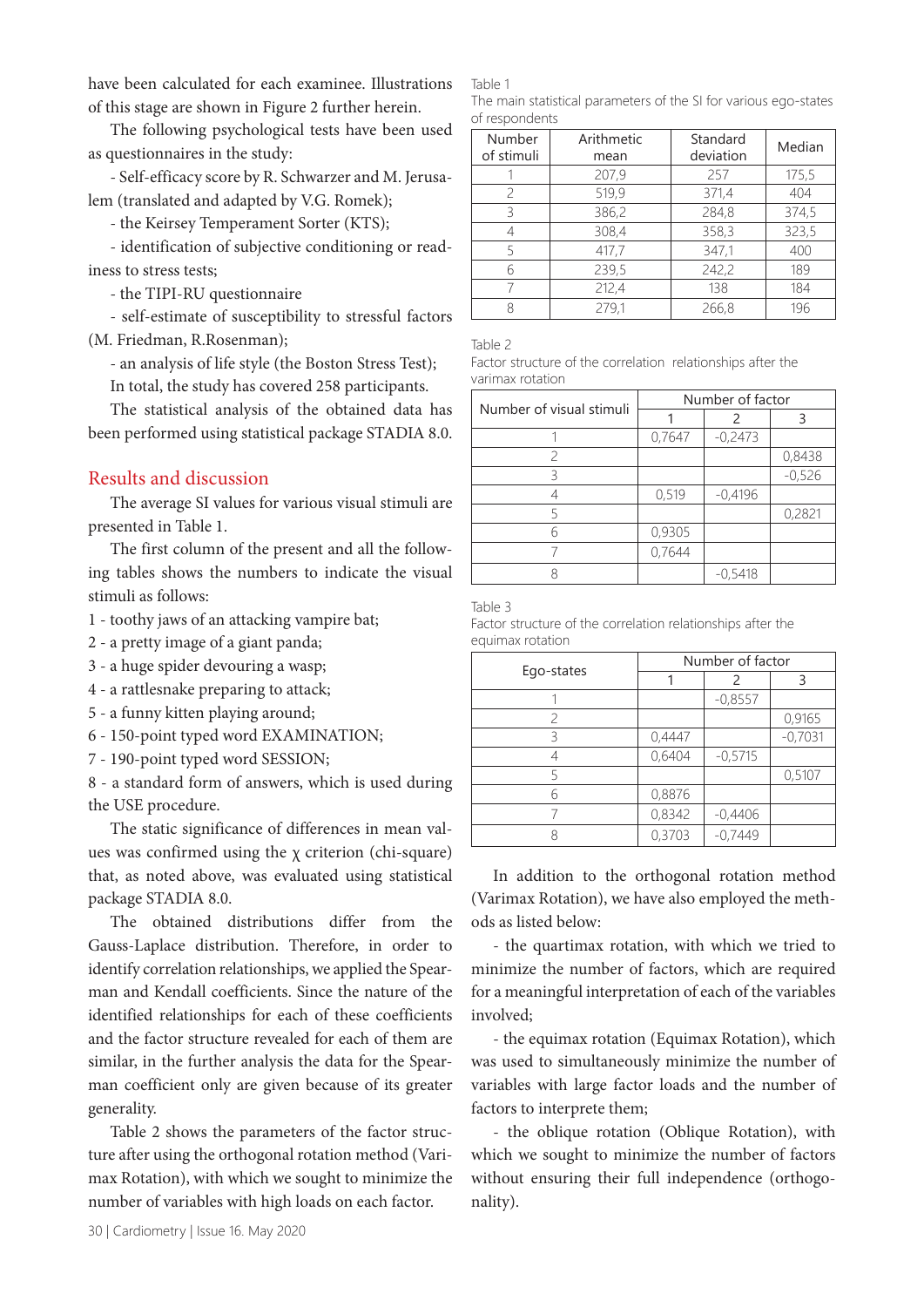

Figure 2. Demonstration of the parallel recording mode of respondent's cardiooculometric indicators of response to the USE form presentation.

#### Table 4.

| Test scores                                                        |       | $\mathfrak{p}$ | 3        |
|--------------------------------------------------------------------|-------|----------------|----------|
| The USE results                                                    |       | 0,367          |          |
| Stress tolerance (Boston test)                                     | 0,418 | 0,523          |          |
| Susceptibility to stress of type A (Friedman-Rosenman methodology) | 0,462 |                |          |
| Subjective conditioning/readiness to USE                           |       |                | 0,704    |
| Extraversion (TIPI-RU questionnaire)                               | 0,277 |                | 0,693    |
| Friendliness(TIPI-RU questionnaire)                                | 0,654 |                |          |
| Fairness(TIPI-RU questionnaire)                                    |       | 0,388          | 0,539    |
| Emotional stability(TIPI-RU questionnaire)                         |       | 0,402          | 0,528    |
| Openness to experience (intelligence) (TIPI-RU questionnaire)      | 0,477 |                | 0,398    |
| Self-efficacy                                                      |       | 0,307          | 0,706    |
| E score Extravertion (Keirsey questionnaire)                       | 0,354 |                | 0,803    |
| score Introvertion (Keirsey questionnaire)                         | 0,364 | 0,743          | $-0,396$ |
| S score Sensation(Keirsey questionnaire)                           |       | 0,694          | 0,414    |
| N score Intuition (Keirsey questionnaire)                          | 0.734 |                |          |
| T score Thinking (Keirsey questionnaire)                           |       | 0,727          |          |
| F score Feeling (Keirsey questionnaire)                            | 0,756 |                | 0,328    |
| J score Judging (Keirsey questionnaire)                            |       | 0,623          | 0,307    |
| P score Perceiving (Keirsey questionnaire)                         | 0,686 | 0,401          |          |

It has been found that the factor structure of the correlation relationships upon the oblique rotation (Оblique Rotation) exactly corresponds to the structure obtained after the varimax rotation (Varimax Rotation). When optimizing the factor structure of the revealed correlation relationships, we analyzed variants, which included from 3 (covered up to 80% of the dispersion and associated with larger losses of information) to 7 factors (covered over 90% of the dispersion and characterized by the presence of a significant

| Table 5         |       |       |       |          |
|-----------------|-------|-------|-------|----------|
| variables       |       | フ     |       |          |
| $\frac{1}{2}$   | 0,462 |       |       | $-0,883$ |
| SI <sub>2</sub> |       |       | 0,338 | $-0,618$ |
| $SI$ 3          |       |       | 0,782 |          |
| SI4             | 0,894 |       |       | $-0,285$ |
| USE mark        |       | 0,887 |       |          |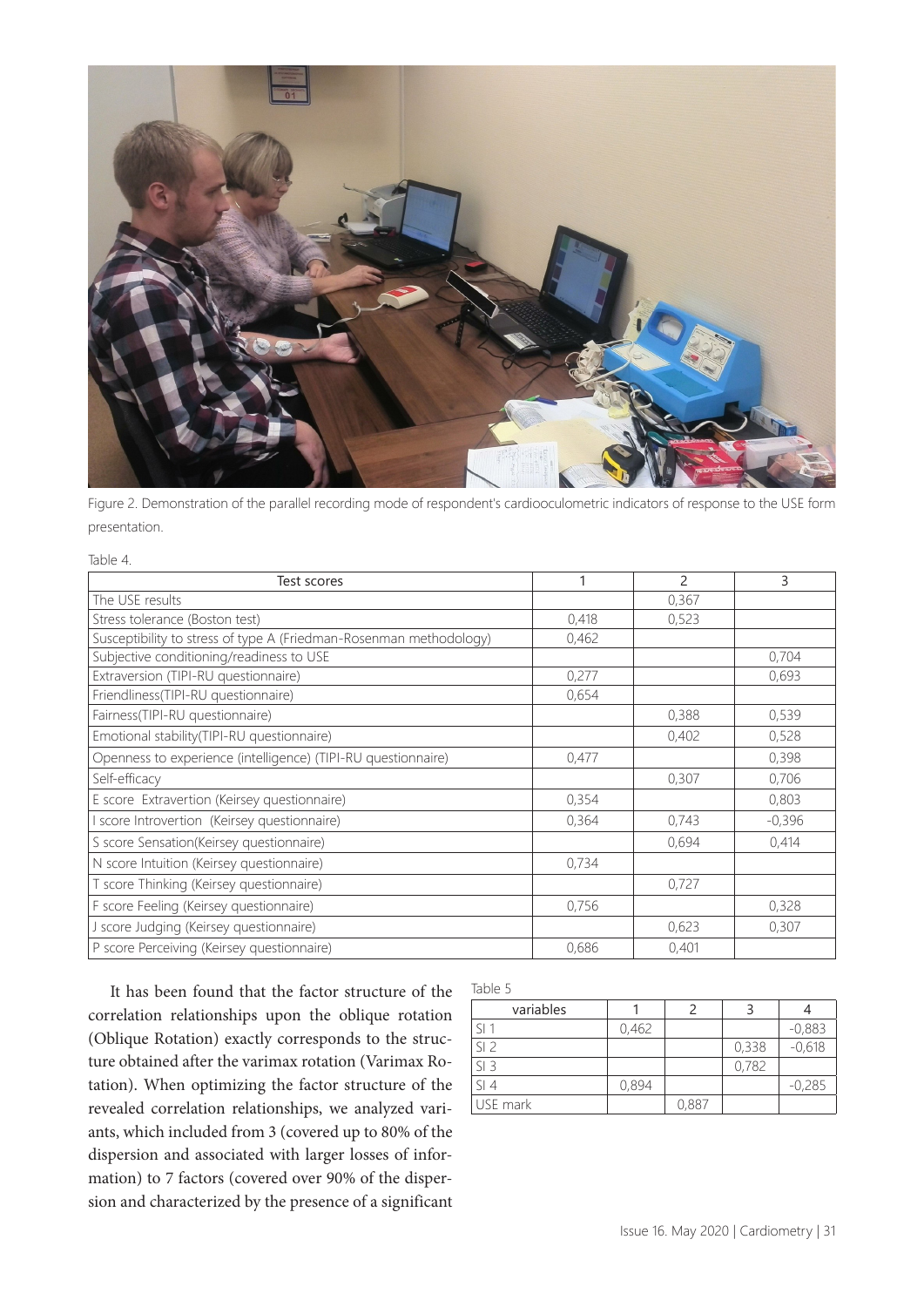number of less informative relationships). With Kaiser normalization, optimal has been found the optimization of the factor structure in the revealed correlation relationships, which included 3 factors and covered over 81% of the dispersion. The data for the above optimization variant is given in Tables 2 and 3 herein.

As we can see from the data presented, the SI values obtained in response to the positive visual stimuli serve as a part of the number of a sort of some factors, and the SI values upon presentation of the negative visual stimuli such as word EXAMINATION, SESSION or a USE form are part of other factors. Moreover, this regularity and the above factor structure, as a whole, are preserved for all the rotation variants used. This, as well as the fact of statistically significant differences in average SI values, also demonstrates a substantial commonality of the positive stimuli, which significantly differs from that of the substantial nature identified for the SI values for the negative stimuli.

Statistically significant Spearman correlations are detected between the USE indicators and the values in accordance with such scores as stress tolerance (0.367), susceptibility to stress (-0.343), ability to come to an agreement (0.498) and fairness (0.519) according to the Big Five Personality Test (the TIPI-RU questionnaire), score I (0.356), S (0.347), T (0.478), P (0.342) from the Keirsey Temperament Sorter. The results of the factor analysis of the complete correlation matrix with the following varimax rotation are shown in Table 1herein.

As shown in Table 4, high results from the USE examination make a statistically significant contribution to the factor formed by high indicators of stress tolerance in respondents, their fairness and emotional stability. They are statistically significantly higher in the respondents having signs of temperaments of the ISTJ and ISTP type. As known, the success of these types of representatives in various activities is based on their intensive exercise training, participation in multiple repeatable tests of their ability to solve certain kinds of problems.

In addition to the mentioned psycho-diagnostic questionnaires for 48 examinees, who had favorable experience in successful completion of the USE, their response to stimuli used in the course of examinations in mathematics has been assessed. Sample assignments and forms to record the responses served as visual stimuli. Portable eyetracker (eyetracker) GP-3 has been employed to record the eye movement responses to the visual stimuli, the various capabilities of which in oculometric diagnostics and its beneficial application in combination with the Cardiocode PC-assisted hemodynamic analyzer are described in [5-7, 11, 12]. The time of each stimulus exposure and recording of the related cardiological data is 10 seconds. When working with each examinee, we have identified the stress index (SI) value in the organism's regulatory systems, as conditioned by each separate stimulus, and the heart rate (HR). When working with the stimuli, the time of the examinee's sight fixation at certain fragments of the visual stimulus has been recorded with the eyetreker, and its percentage (%) referred to the total stimulus exposure time has been computed.

Arithmetic average values of the SI parameters obtained by alternate demonstration of the Lüscher eight-color table, the assignments for mathematics from the USE demo version, the USE form and phrase "good mood" on the eyetracker screen were reported to be 513, 822, 611 and 537 units, respectively. Statistical significance of the differences between these values was confirmed by calculating a chi-square parameter, the values of which in all cases were not below 1894. The correlation relationships for the listed parameters were calculated according to Spearman, the factor structure of which is presented in Table 2 herein.

Table 5 shows the SI values as the variables of obtained by alternate demonstration of the Lüscher eight-color table (SI 1) on the eyetracker screen, for the assignment for mathematics from the USE demo version (SI 2), the USE form (SI 3) and phrase "good mood" (SI 4) and the final USE mark of the respondents. The indicated factor structure of the correlation relationships demonstrates that the nature of the response to stimuli associated with past examinations in the respondents does not depend on the degree of their success. It also follows from the table that the similar pattern of the response is observed when presenting the eight-color Lüscher table and phrase "good mood" on the eyetracker screen. Responding to the presentation of the assignments in mathematics from the USE demo version and an USE standard form is an independent factor.

During the post-test interviews more than a third of respondents have noted that a strong destabilizing factor is teachers and parents' statement that they doubt about the students' ability to successfully pass the upcoming USE examination. Very often such kind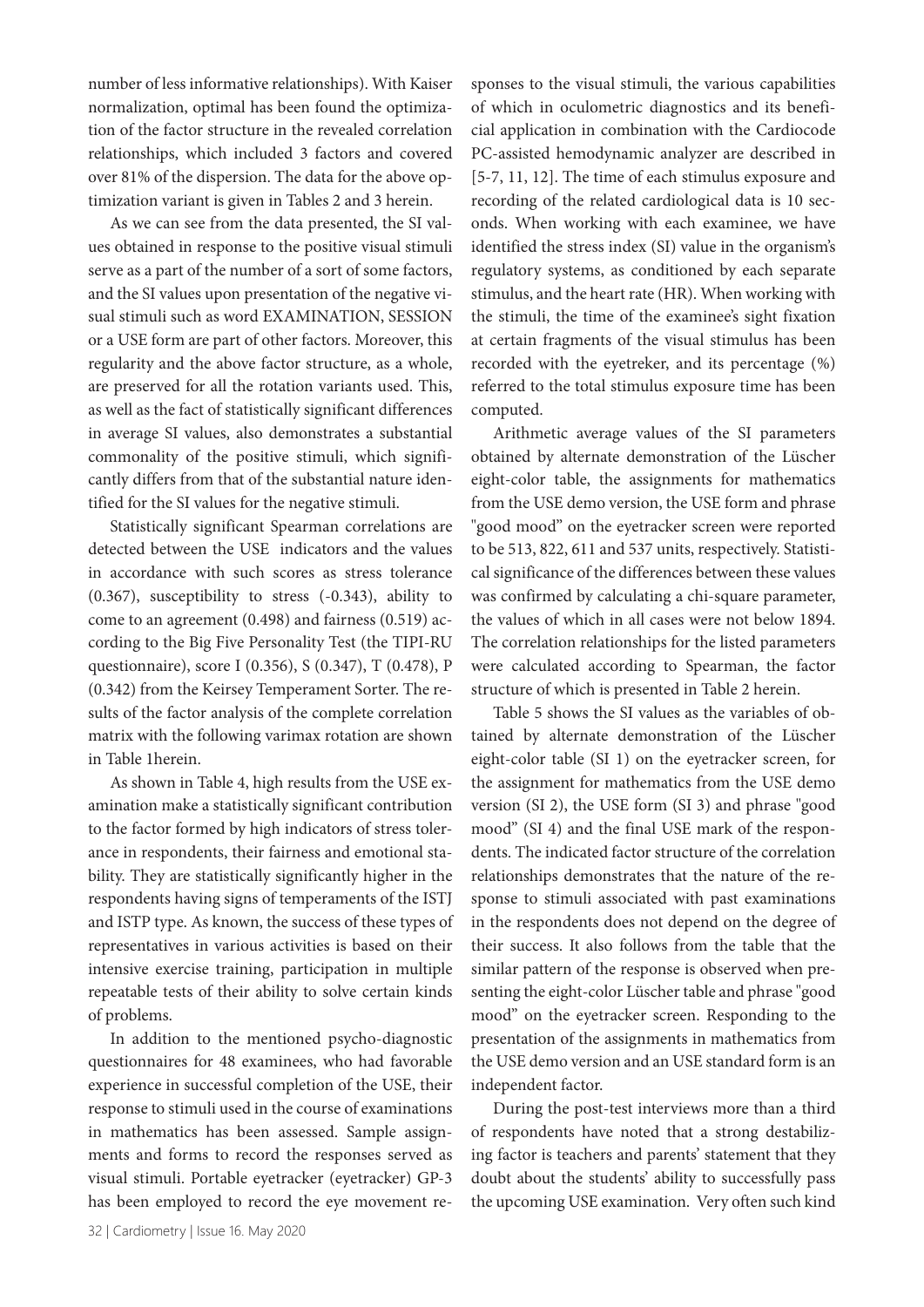of doubts has been expressed by those respondents for whom it was typical to combine their intention to prepare their exam work free of errors and the desire to do any work as quickly as possible. Moreover, according to the respondents' statements, in many schools not enough attention is paid to preparing students for the procedure of passing such examinations. This fact is the most alarming thing for those types of the respondents, which are characterized by a combination of low self-esteem, lack of self-confidence and high self-control.

## **Conclusions**

The obtained results have confirmed the validity of our assumption that PC-assisted cardiograph Cardiocode and modern portable GP-3 type eyetracker (eyetracker) allow assessing the psycho-physiological component of the students' conditioning/readiness for examination. During the confirmation of this hypothesis, we have also obtained statistically significant data that makes it possible to state that the mandatory part of preparation for examinations should be not only a subject-related training, but also a psychological conditioning of students targeted at improving their general stress tolerance and their emotional stability. An important part of such conditioning/preparation is also an educational activity, aimed at creating and strengthening the integrity of students, their fairness, increasing of their readiness to undertake the role of individuals solving vital problems. Versions of such conditioning/preparation, techniques and mechanisms included therein are described in detail in our papers [1, 2, 7, 14]. Within the framework of such conditioning activities, it is required to form skills of the control and regulation of their psychophysiological state in students. Particular attention should be paid to cultivation of capabilities of applying such skills in real daily practice in students.

The obtained experimental evidence has shown that transitions from a low level of psychophysiological conditioning of the students for their examinations to the respective high level thereof is really accompanied by significant changes in the organism performance, first of all, in the performance of the heart. Therefore, a reliable marker of such changes is the heart rate variability assessment using the Baevsky stress index (SI), as well as the oculometric peculiarities of response to the visual stimuli, which students associate with the upcoming examinations.

## Statement on ethical issues

Research involving people and/or animals is in full compliance with current national and international ethical standards.

Conflict of interest None declared.

#### Author contributions

The authors read the ICMJE criteria for authorship and approved the final manuscript.

#### References

1. Abdurakhmanov RA, Agapov VS, NN Azarnov, et al. Modeling and optimization in human behavior. M, 2019. 2. Abdurakhmanov RA, Agapov VS, Adamov L.E., et al. Problems and achievements of modern stressology (monograph) / Ed. by A.S. Ognev. Moscow, 2020.

3. Zernov VA, et al. Application of computer cardiograph Cardiocode in engineering and social psychology. Higher education today. 2019:3:68-75.

4. Zernov V.A., et al. Cardiometric fingerprints of various human ego states. Cardiometry. 2019;15:38-42.

5. Lihacheva EV, Ognev AS. Optimization of procedure of assessing the subjective capacity of individuality. International Journal of Applied and Fundamental Research. 2015;8-2:375-7.

6. Lobanova EV, et al. Relation between personologic characteristics of students and their success in passing USE. In the collection: Psychology of health and disease: clinical and psychological approach. Proceedings of the IX All-Russian Conference with international participation. Edited by PV Tkachenko. 2019. P. 157-162. 7. Mishina MM, Ognev AS, Feoktistova SV. The values and purpose-in-life orientations of university students in russia and transdniestria. The European Proceedings of Social & Behavioural Sciences EpSBS. 2019. P. 413-422.

8. Ognev AS. Cardio-oculometric (cardio-oculographic) detection of functional states in a human individual. Cardiometry. 2019;14:104-5.

9. Ognev A.S., et al. Cardiometric detection of effects and patterns of emotional responses by a human individual to verbal, audial and visual stimuli. Cardiom. 2019;14:79-86. 10. Ognev AS, et al. Cardiometric taxonomy of stress-inducing potential in diverse domestic situations. Cardiometry. 2019;14:101-4.

11. Ognev AS, et al. Use of cardiometry and oculography in concealed information detection. Cardiometry. 2019;14:87-95.